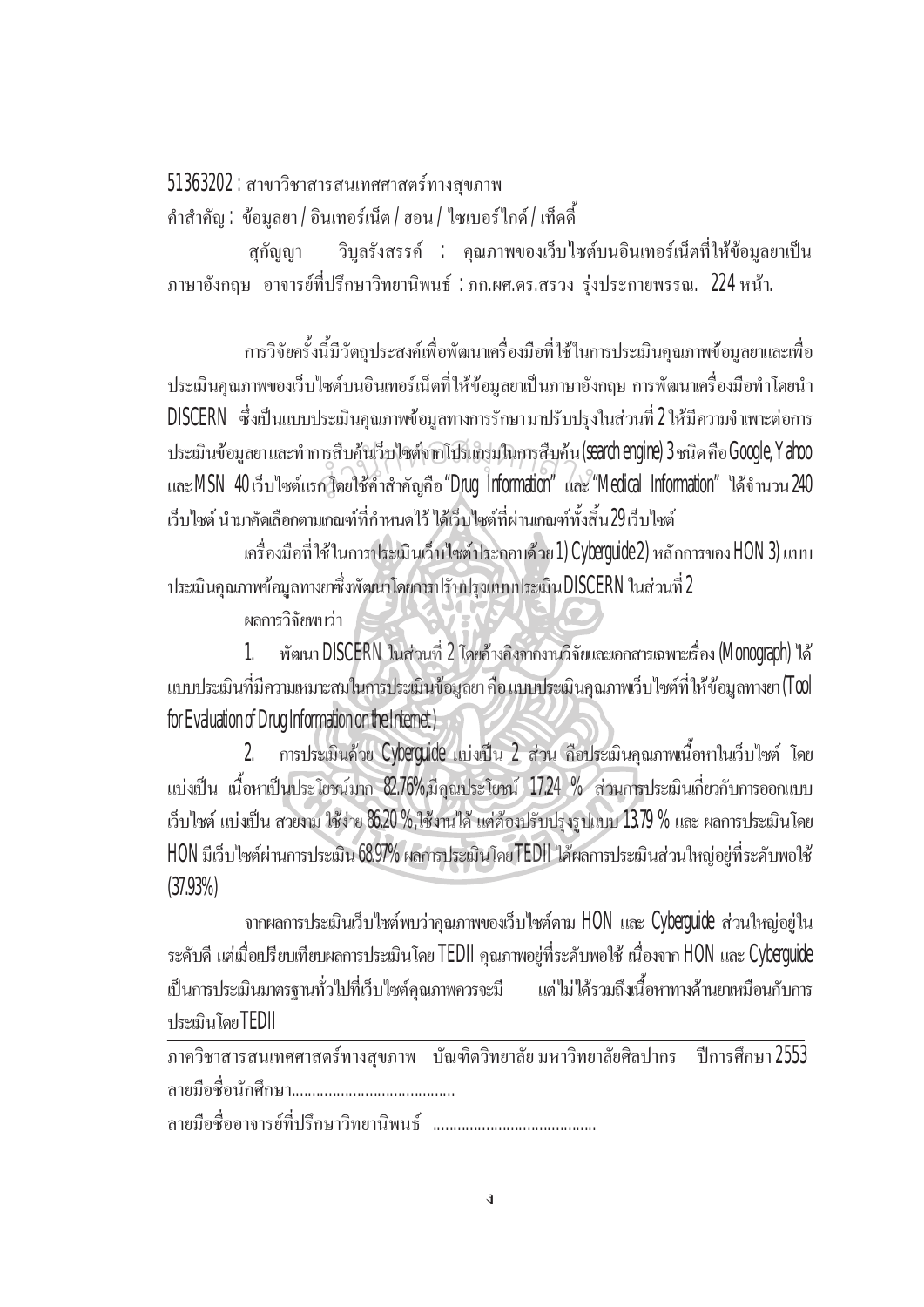## 51363202: MAJOR: HEALTH INFORMATICS KEY WORDS: DRUG INFORMATION / INTERNET / HON / CYBERGUIDE/ TEDII SUKANYA VIBOONRANGSAN: QUALITY OF INTERNET WEBSITES PROVIDING

DRUG INFORMATION IN ENGLISH. THESIS ADVISOR: ASST. PROF.SUANG RUNGPRAGAYPHAN, Ph.D... 224 pp.

 The objectives of this research, firstly, are to develop a specific tool for evaluation of drug information on the Internet, secondly, are to evaluate the quality of web sites providing drug information. An instrument developed from DISCERN in section two with specific detail that based on drug monograph. Sites were identified using 3 search engines (Google, Yahoo and MSN) using search terms "Drug information" and "Medical information". The first 40 sites from each search engine, totally 240 sites, were recruited. Twenty nine web sites passed primary screening criteria. The instruments used for gathering data were; 1) Cyberguide; 2) principles of HON and 3) An instrument developed from DISCERN.

The results of the study were:

1. An instruments developed from DISCERN in section two included specific details that base on drug monograph. Finally, Instrument that specific for evaluate drug information was Tool for Evaluation of Drug Information on the Internet (TEDII). struments developed from DISCERN in se<br>hograph. Finally, Instrument that specific f<br>Drug Information on the Internet (TEDII). \/<br>Cyberguide, rate, website, on two part: C

2. The Cyberguide rate website on two part; content and design. For content evaluation, there are very useful (82.76%), worth book marking for future reference (17.24%). For design evaluation, there are very well designed and easy to use (86.20%), and design need improve but site is usable (13.79%). Based on Principle of HON, of the 29 sites, 68.97% met the eight criteria. Based on TEDII most website rate as fair (37.93%).

 The drug information web sites evaluated by HON and Cyberguide are mainly rated as good but TEDII rated as fair because HON and Cyberguide are not evaluated the drug information quality.



Department of Health-Related Informatics Graduate School, Silpakorn University Academic Year 2010 Student's signature........................................ Thesis Advisor's signature........................................